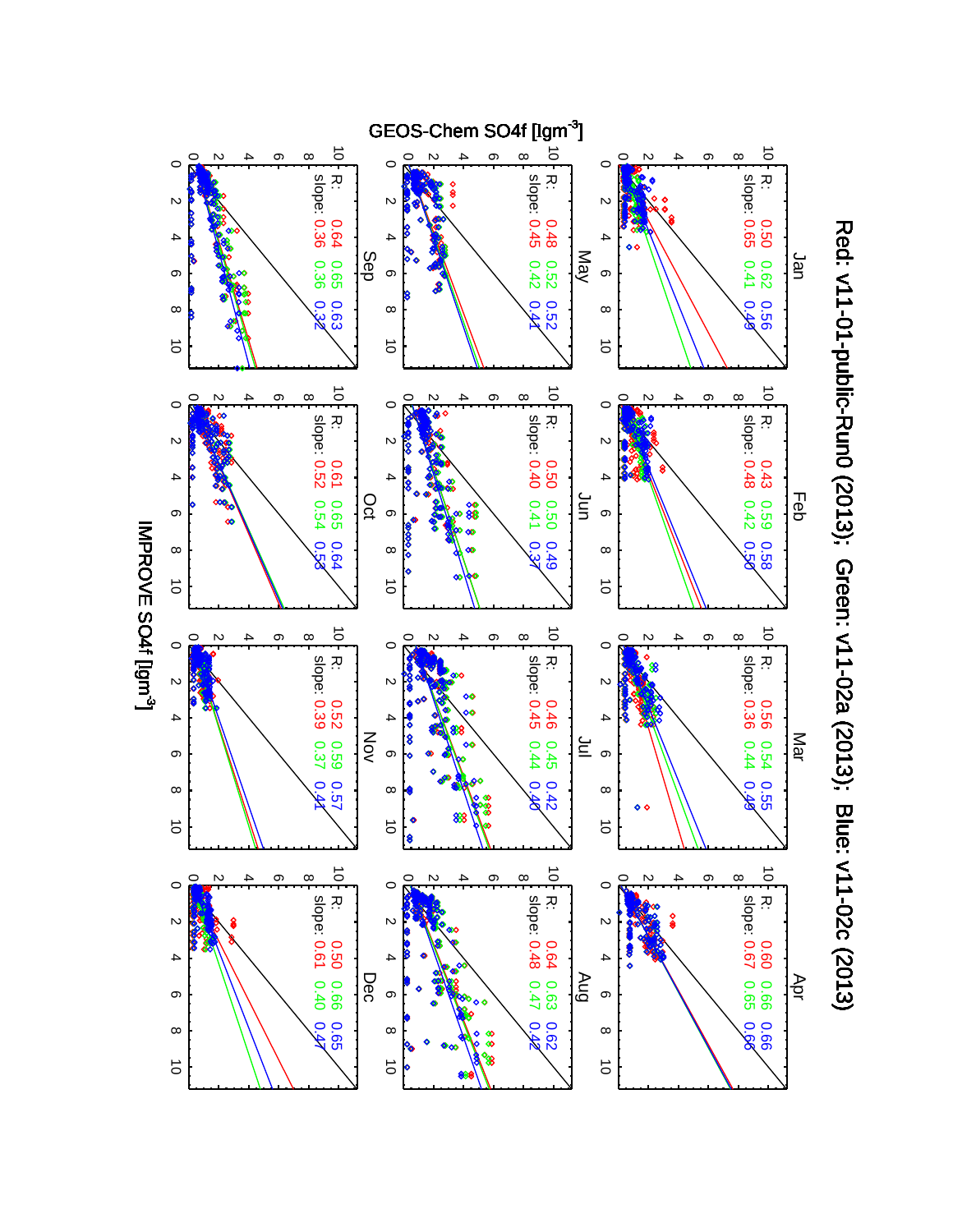

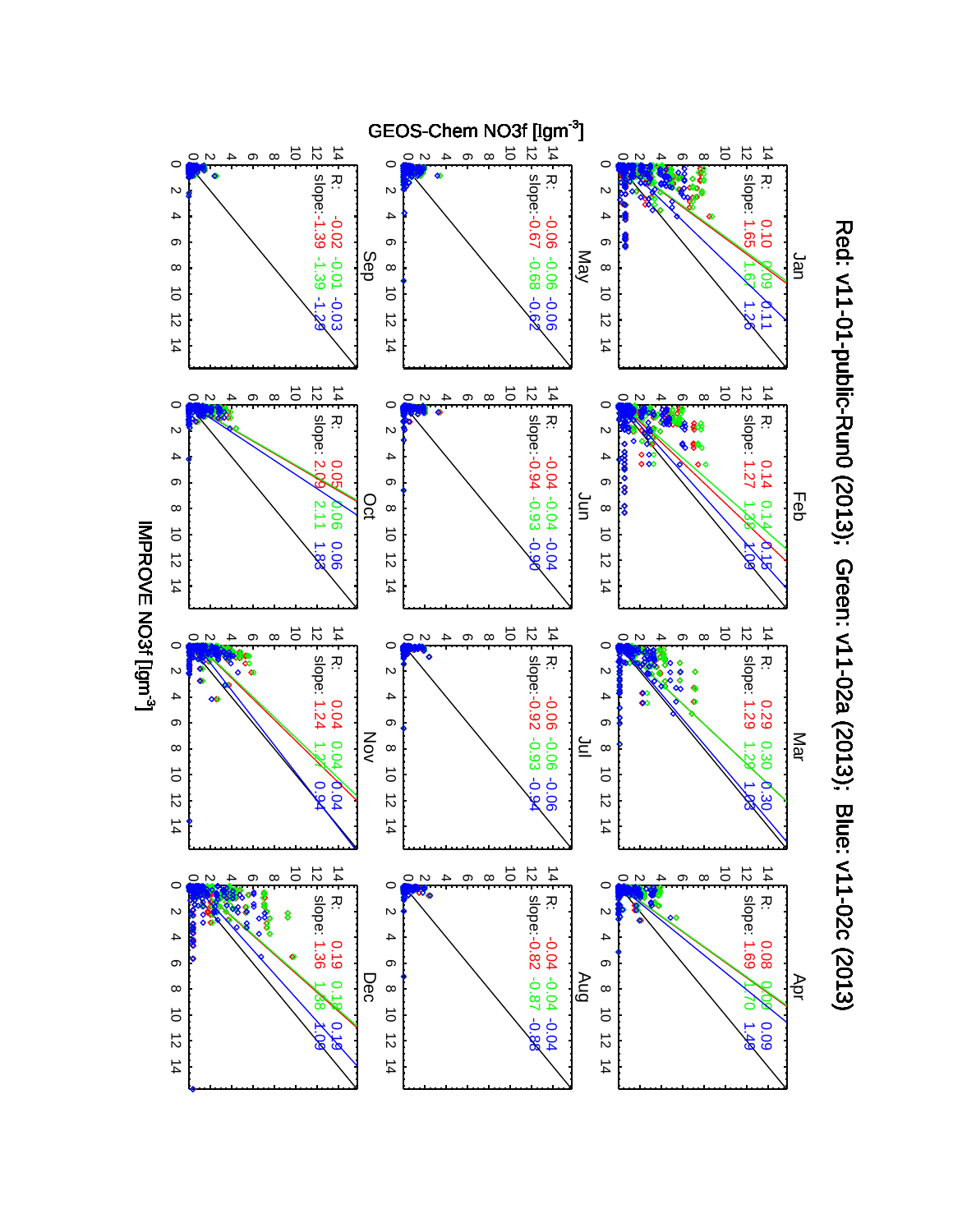

Red: v11-01-public-Rund (2013); Green: v11-02a (2013); Blue: v11-02a (2013); Red: v11-01-public-Run0 (2013); Green: v11-02a (2013); Blue: v11-02c (2013)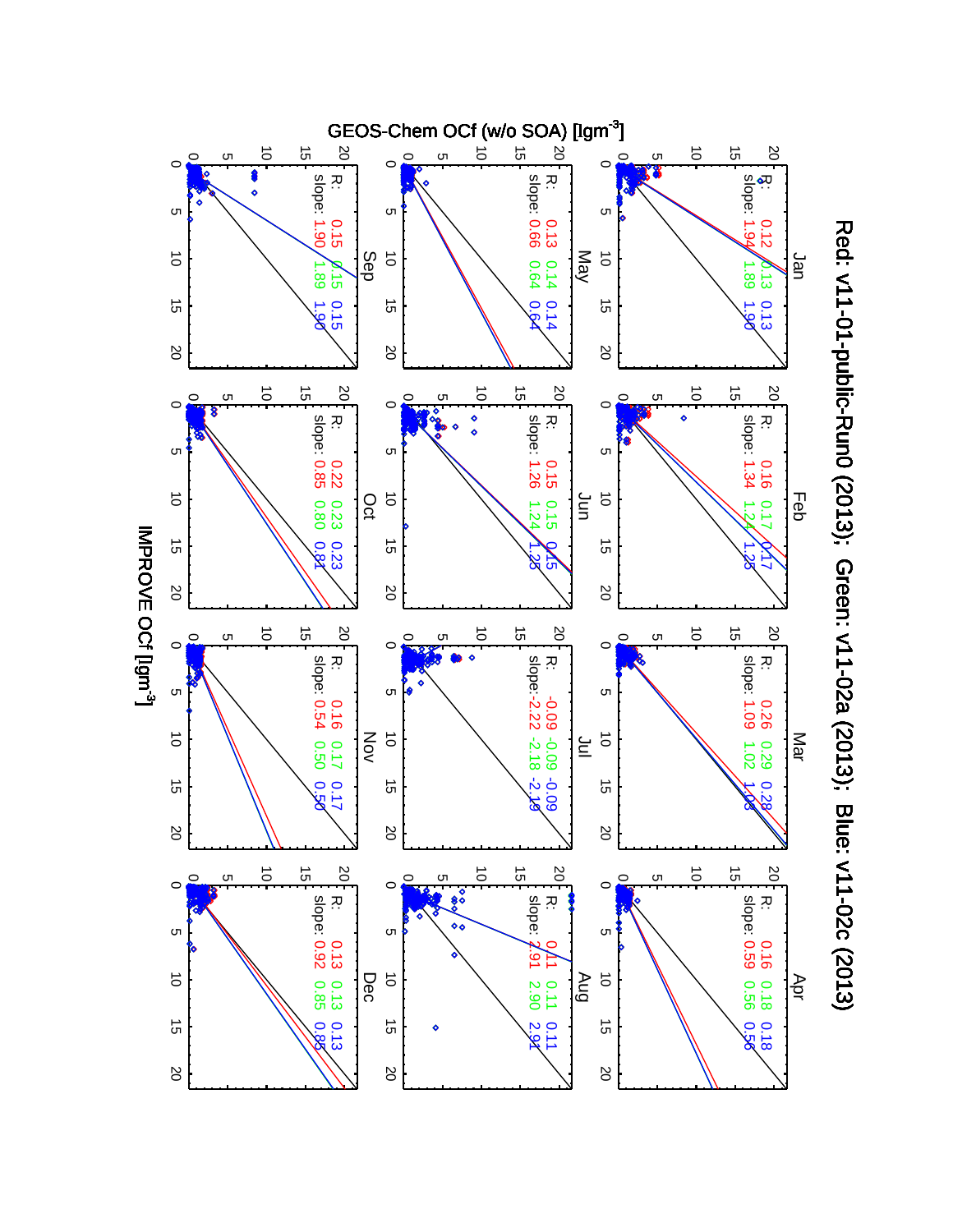

Red: v11-01-public-Rume: v11-02a (2013); Green: v11-02a (2013); Blue: v11-01-01-public-Rume: v11-01-Red: v11-01-public-Run0 (2013); Green: v11-02a (2013); Blue: v11-02c (2013)